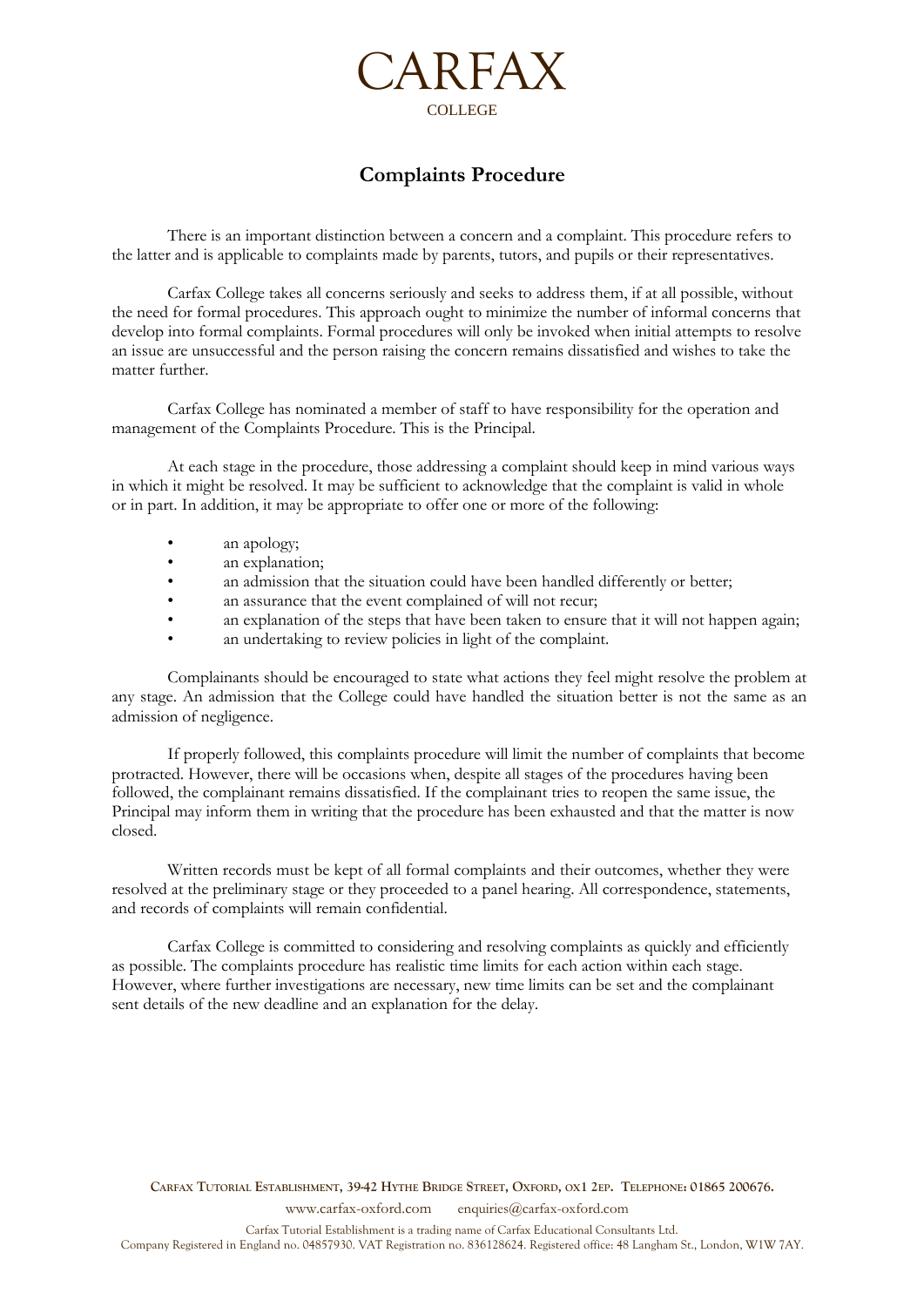#### **Stage One: Complaint heard by Principal**

Should a person feel that a concern has not been addressed satisfactorily and wish to pursue the matter further, this person should complete a Complaint Form (which can be downloaded from the College website) and submit it to the Principal of the College. The Principal will then consider the complaint, seeking, where possible, to do the following:

- establish what has happened so far, and who has been involved;
- clarify the nature of the complaint and what remains unresolved;
- meet with the complainant or contact them (if there is any uncertainty or further information is required);
- clarify what the complainant feels would put things right;
- interview those involved in the matter and/or those complained of, allowing them to be accompanied if they wish;
- conduct the interview with an open mind and be prepared to persist in the questioning;
- keep notes of the interview.

The Principal will then aim to inform the complainant of his decision and the reasoning behind it within two weeks of receipt of the complaint.

If a complainant indicates that he would have difficulty discussing a complaint with the Principal, the complainant can be referred to the proprietor of the Establishment, Mr. Alexander Nikitich.

Similarly, if the Principal would feel compromised in dealing with a particular complaint, he may consider referring the complainant to another staff member. The member of staff may be more senior but does not have to be. The ability to consider the complaint objectively and impartially is crucial.

## **Stage Two: Complaint heard by Complaints Appeal Panel**

If the complaint cannot be resolved in the first stage, then the complainant should write to the proprietor giving details of the complaint. The proprietor will convene a complaints panel which must consist of at least three people who were not directly involved in previous consideration of the complaint.

Where a panel hearing is convened, one person on the panel must be independent of the management and running of Carfax College. The proprietor is responsible for the appointment of the panel.

The complainant must be given at least one week's notice of the hearing, and the hearing should be held no later than one month after the proprietor received written notice of the complaint from the complainant. Parents must be allowed to attend and be accompanied to a panel hearing if they wish.

Individual complaints should not be heard by the same panel of people who make up the Staff Disciplinary Panel at any stage, as this could compromise the impartiality of any panel set up for a disciplinary hearing against a member of staff following a serious complaint.

The proprietor may nominate a number of people with delegated powers to hear complaints at this stage, ensuring that their remit is made clear. Responsibilities can include:

- drawing up its procedures;
- hearing individual appeals;
- making recommendations on policy as a result of complaints.

<sup>1</sup> The general view is that people who have held a position of responsibility and who are used to analysing evidence and putting forward balanced arguments would be suitable. Examples of persons likely to be suitable are serving or retired business people, civil servants, heads or senior members of staff at other schools, or people with a legal background, would be considered appropriate.